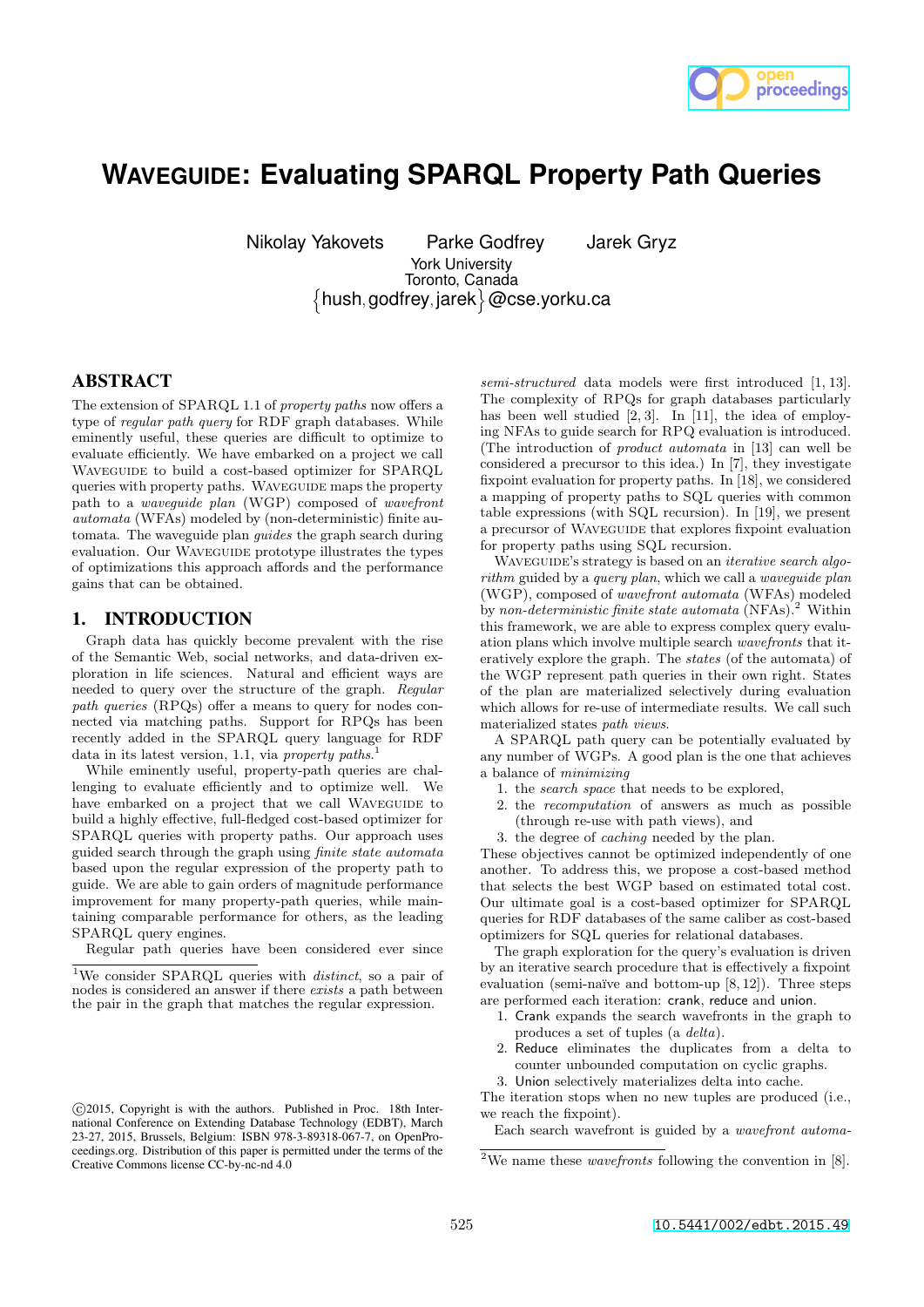*ton* (WFA), a finite state machine modeled on a nondeterministic finite automaton (NFA). Unlike NFAs, which are used as recognizers of regular expressions on strings, WFAs afford us a number of features related to evaluation of regular expressions on graphs such as use of *seeds*, *append*/*prepend* transitions, and *path views*.

We demonstrate our WAVEGUIDE prototype via a *query plan designer* for designing and viewing the plans and a *runtime visualizer and profiler* for tracing the guided search evaluation. The interactive demonstration over socialnetwork and life-science datasets highlights the benefits and the interesting challenges—with our methodology.

In *§*2, we posit a cost model, discuss costs that arise in property-path evaluation with respect to graph and query characteristics, and present optimization strategies. In *§*3, we overview the implementation of the WAVEGUIDE prototype. In *§*4, we present the demonstration scenario.

# 2. PLAN PERFORMANCE

For a given query, of course, there may be many ways to guide the search. Our *cost model*, in abstract, is essentially to predict the size of the *graph walk*—the number of triples from the RDF store (that is, labeled edges from the graph) that will be joined—during the search evaluation as guided by the plan. We summarize *search cost factors* that can affect the cost (properties of the graph and of resulting prepaths computed during evaluation) and *optimization methods* that are enabled by waveguide plans which address the search factors, in turn.

#### 2.1 Search Cost Factors

Properties of the graph and of the WGP chosen—thus, the guided search during evaluation in terms of the pre-paths that are computed—will determine the evaluation cost.

*Search Cardinalities*. The *wavefronts*, that we chose for the WGP determine during the search the intermediate results (pairs of nodes labeled by state, thus connected by valid pre-paths) that are collected each iteration. Just as with different join orders in relational query evaluation, different wavefronts will result in different intermediate delta sizes. These intermediate cardinalities can vary greatly over plans.

To reduce overall search size, we need to choose wavefronts that result in fewer edge walks. WGPs can be costed to estimate their search sizes based on statistics about the graph, such as 1-gram and 2-gram label frequencies. (Such graph statistics can be computed offline for this purpose.) *Solution Redundancy*. Each node pair appears at most once in the answer, even if there are multiple paths between the node pair satisfying the query's regular expression. As such, answer-path redundancy arises from two sources. First, in dense graphs, solutions are re-discovered by following conforming, yet different paths. Second, nodes are revisited by following cycles in the graph. Thus, the same answer pair may be discovered repeatedly during evaluation. It is critical to detect such duplicate solutions early in order to keep the search size and search cache small.

*Sub-path Redundancy*. The paths justifying multiple answer pairs may *share* significant segments (*sub-paths*) in common. This arises, for instance, in dense graphs and with hierarchical structures (e.g., *isa* and *locatedIn* edge labels). Consider the query "?p : locatedIn+ Canada". Every person located in the Annex in Toronto qualifies, since the Annex is located in Toronto located in Ontario located in Canada. The subpath "Annex :locatedIn+ Canada" is shared by the answer path for each Annex resident.

Because we keep only node-pairs (plus state) in the search deltas, and not explicitly the paths themselves, $3$  we may walk these sub-paths many times, recomputing "Annex :locatedIn+ Canada" for each Annex resident.

#### 2.2 Optimization Methods

We consider WGP optimization methods in relation to the search cost factors above.

*Choice of Wavefronts*. The direction in which we follow edges, and where we start in the graph, with respect to the regular expression will result in different *search cardinalities*. Our choice of WFAs in the plan dictates the wavefront(s).

*Reduce*. WAVEGUIDE's evaluation strategy is designed to counter solution redundancy. Redundancy of *candidate* solutions is addressed by removal of duplicates against both cache (cache) and delta (delta) by the reduce operation. As a further optimization, once a solution seed-target pair has been discovered, *first-path pruning* (fpp) removes the *seed* from further expansion by the search wavefronts.

*Threading / Sub-queries*. To counter *sub-path redundancy* requires us to decompose a query into sub-queries. We call this decomposition *threading*, and our waveguide plans accommodate this. The portion of the regular expression that will result in sub-paths that will be shared by many answer paths can be computed independently by a separate wavefront. Sub-path sharing can be predicted by graph statistics to indicate when sub-queries should be considered.

*Partial Caching*. Delta results are cached during evaluation as we need to check against the cache for redundantly computed pairs. For large intermediate cardinalities, this can be a significant cost. However, some of this cost can be negated. In particular, not every state in the plan's WFAs needs to have its node-pairs cached. Caching is only needed when redundancy is possible, due to cycles in a WFA or in the graph. States without cycles need not be cached.

### 2.3 An Illustration

We illustrate the impact of different plans (WGPs) on query evaluation over an example query

 $Q = ?p$  :marriedTo/:diedIn/:locatedIn+/:dealsWith+ USA

over the real-world dataset YAGO2s [17] with 229M triples.

 $P_1$ : single prepending wavefront USA  $\rightarrow ?p$ .

- $P_2$ : single appending wavefront ? $p \rightarrow USA$ .
- P3: two wavefronts and a join:

```
?p \rightarrow :locatedIn+ ?x
```

```
?x :dealsWith+ \leftarrow USA.
P4: P2 but with a threaded sub-path
```
:locatedIn+/:dealsWith+ USA.

Fig. 1a shows the effects of wavefront choice on search cardinality. Note the order of magnitude difference between the best,  $P_4$ , versus the worst,  $P_1$ . The three types of redundancy pruning—cache, delta, and fpp—are illustrated for each plan. Fig. 1b plots search size across iterations for  $P_2$ with pruning; over 40% of tuples are pruned. Fig. 1c plots delta sizes over iterations for  $P_1$  and  $P_3$ . Note how the selective search of  $P_3$  is better behaved than the rapid expansion of  $P_1$ . In Fig. 1d, the total execution time for each plan is

<sup>&</sup>lt;sup>3</sup>Note this design choice in our evaluation strategy is critical for good performance, due to solution redundancy.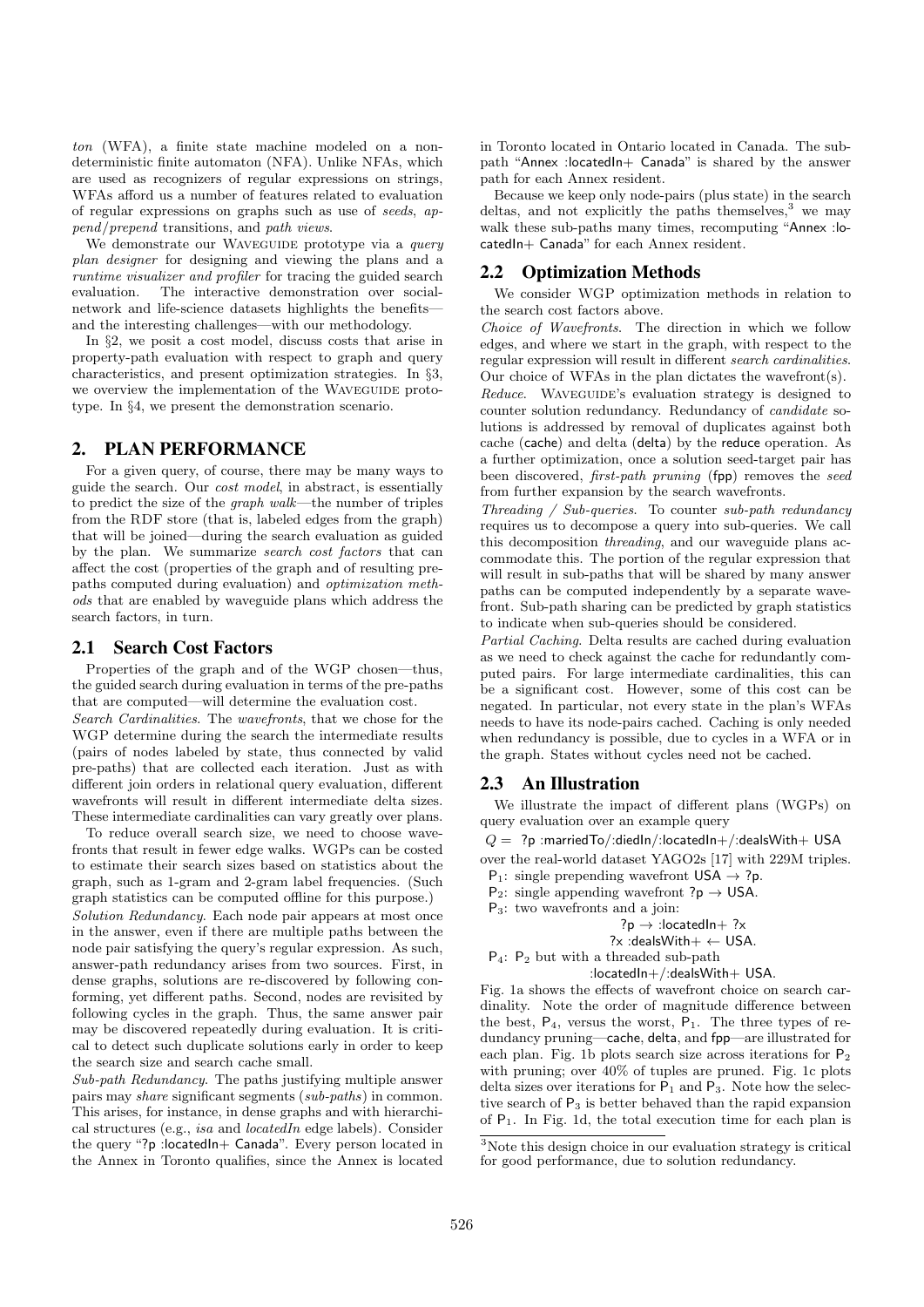

Figure 1: Effect of plans on query evaluation.

presented.<sup>4</sup> This demonstrates the significant improvement in performance achievable by careful design of the WGP.

# 3. THE WAVEGUIDE PROTOTYPE

To demonstrate the efficacy of the WAVEGUIDE evaluation strategy, we focus on evaluation of SPARQL 1.1 property paths over large RDF graphs. We illustrate how Wave-GUIDE can be implemented effectively on a modern relational database system. We use POSTGRESQL due to that it is open-source and has a high-performance procedural SQL implementation. However, any RDBMS with good procedural SQL support could be used.

Waveguide's resource-intensive tasks can be delegated to PostgreSQL via SQL and *procedural* SQL routines. This implementation of our methodology gains us high performance, scalability, and rapid deployment.

The architecture of our prototype is shown in Fig. 2. It consists of two layers: *application* and *RDBMS*. The application layer provides a user front-end, preprocessing the graph data, parsing user queries, generating WGPs, and visualizing key steps during the search. The RDBMS layer provides postprocessing of the graph data and performing the iterative Waveguide graph search for the given WGP.

We implement the application layer of the WAVEGUIDE prototype in Java. The layer consists of four main modules: a data importer, a query parser, a plan generator, and a data visualizer.

Data importer. This validates RDF data encoded in common formats (e.g., N-triples and Turtle.). It converts these to a tab-separated value format for bulk loading in the RDBMS.

Query parser. We use the Apache ANTLR open-source framework to parse SPARQL 1.1 property path query strings into an internal tree representation.

Plan generator. Given the query parse tree, we produce a



Figure 2: Overview of a prototype system

base WGP from an NFA that recognizes the regular expression of the query. We then employ a simple greedy WGP generation algorithm using the label cardinality estimates from the graph database. The produced WGP can be manually tuned by the end user via a *graphical evaluation plan designer* (shown on the left in Fig. 3).

Data visualizer. We employ the GRAPHSTREAM opensource library [5] to perform the graph visualization in our system. This allows us to visualize dynamically the key steps involved in the WAVEGUIDE search process. We interface with the RDBMS to visualize the search cache at each iteration of the crank, reduce, and union steps. To provide technical insight to the WAVEGUIDE process, we display a number of relevant evaluation parameters and statistics (shown on the right in Fig. 3).

The RDBMS acts both as the graph store and as the execution platform for WAVEGUIDE's iterative algorithms.

Graph database. We represent a graph database in a single logical triples table, which is decomposed into two physical tables—strings and a surrogate serialTriples—to reduce storage space and improve performance. The surrogate table is indexed in all six ways—spo, sop, pos, pso, osp, and ops—to accommodate the guided search.

Guided search. We implement the guided search process via a procedural SQL program. The WGP that guides the search process is encoded in the trans table. To improve the performance, the cache is stored in an unlogged, ephemeral searchCache table. This is indexed to cover the access paths used by the iterative search. We implement profiling functions here to feed evaluation statistics to the data visualizer.

# 4. DEMONSTRATION

We design scenarios for three demonstration *objectives* for demonstrating our prototype system: 1. *familiarization*, 2. *challenges*, and 3. *ecacy*. Due to the sizes of the datasets, we deploy the database layer of the prototype in the "cloud" in *Amazon EC*<sup>2</sup>.

To *familiarize* researchers with our methodology, we demonstrate WAVEGUIDE evaluation of a number of simple property path queries over well-known RDF datasets such as FOAF [6] and DBPedia [4]. We construct the queries to

<sup>&</sup>lt;sup>4</sup>The queries were run on a 2xXeon E5-2640v2 CPU server with 7200RPM HDD running Ubuntu Server 12.04 x64 and PostgreSQL 9.3.